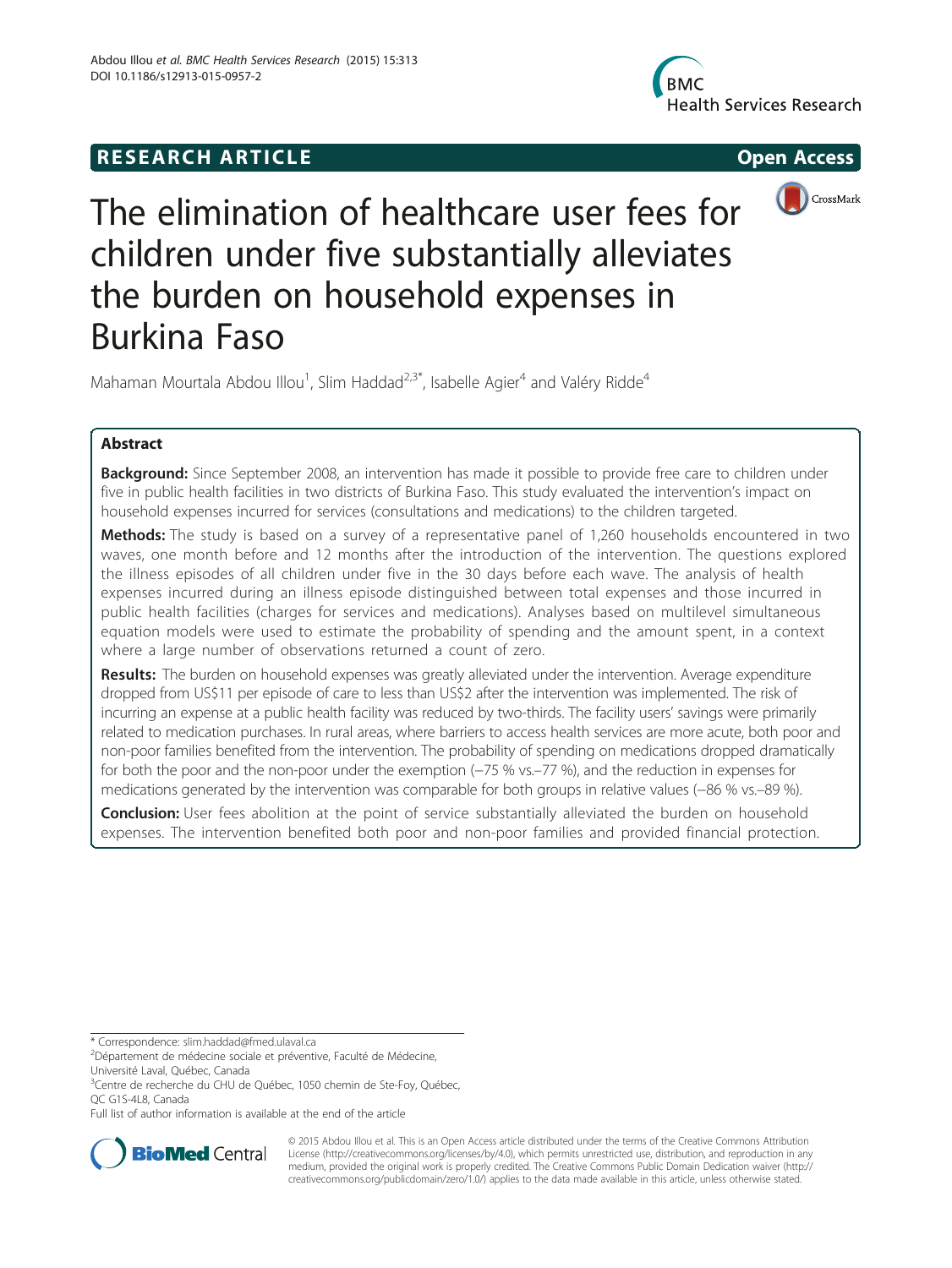## Background

The international movement toward universal healthcare coverage [[1\]](#page-9-0) has recently prompted many African countries to undertake interventions aimed at increasing health services use. These interventions primarily target pregnant women and children under the age of five years, in the context of the Millennium Development Goals [[2\]](#page-9-0). Of the many barriers encountered by healthcare users [[3, 4](#page-9-0)], the financial one has been the primary focus of decision-makers and researchers in recent years [[5\]](#page-9-0). In fact, the great majority of interventions to eliminate the financial barrier have been very effective in achieving the intended objective of increasing the use of healthcare services across the board, and especially among the worst-off [[6, 7\]](#page-9-0). However, in contexts where the implementation of these interventions is often chaotic and where health system governance is not always perfect [\[8](#page-9-0), [9\]](#page-9-0), there is still some risk that the increase in health services use would not be accompanied by financial protection. Yet financial protection is one of the major objectives of health systems [\[1](#page-9-0), [10](#page-9-0)]. Using the system should not make the poor even poorer [[11](#page-9-0), [12](#page-9-0)]. In effect, "access to services alone, without protection from financial ruin, provides an empty promise" [\[10\]](#page-9-0) (p.1932). Moving toward universal health coverage should mean that outof-pocket (OOP) expenses for health interventions would become "zero or close to zero" [\[10\]](#page-9-0) (p. 1932). The World Bank has just set a new objective: "By 2030, no one should fall into poverty because of out-of-pocket health care expenses" [\[13\]](#page-9-0). In fact, a recent review showed that interventions aimed at universal health coverage do provide financial protection to populations [[14](#page-9-0)].

Several studies have shown that, despite their low population coverage in African countries, communitybased health insurance and mutual health organizations were able to protect their members financially [[15](#page-9-0), [16](#page-9-0)]. It is particularly surprising, however, that the substantial wave of user fees abolition interventions in Africa [\[8](#page-9-0), [9](#page-9-0)] has been accompanied by very little research to evaluate their impacts on the users' financial protection. There have been several studies on the financial protection of women in childbirth in the context of such interventions in Burkina Faso and Mali [[17](#page-9-0)–[20](#page-9-0)]. We found no study related to the financial protection of households in which children under five benefited from user fees exemptions. The most recent systematic review (Cochrane) on the subject confirmed the lack of evidence in this area [[7](#page-9-0)]. For example, published studies on interventions providing free care to children in Ghana, Mali, Niger, Rwanda, and Sierra Leone did not measure the impacts on the financial protection of households [[21](#page-9-0)–[25\]](#page-9-0). In a rural area of South Africa, one study showed the protective effects of the primary care user fees exemption policy [[26](#page-9-0)]. In Uganda the user fees exemption policy targeted the entire population, not only children. It had no impact on financial protection [[27](#page-9-0)]. Moreover, the rise in health services use and the difficulties involved in implementing the intervention undoubtedly explain why health expenses increased under the exemption [[28](#page-9-0)].

In Burkina Faso, only 50 % of sick children use health facilities [[29\]](#page-9-0). Even though numerous reforms have helped to improve the healthcare system over the past 20 years, the population still faces a major financial barrier [\[30\]](#page-9-0). Consequently, in September 2008 an intervention was implemented in two districts (Dori and Sebba) of a Sahel health region where the health needs were greatest. Its aim was to improve access to care in health facilities for the most vulnerable groups in the population: children, pregnant women, and the indigent. Beginning in September 2008, all healthcare services, including medications, consultations, and evacuations to hospitals, were exempted from point-of-service user fees. The intervention was piloted by a German NGO and funded by the European Union. Primary care health facilities providing free care for these beneficiaries were reimbursed by the NGO on a monthly basis. To maintain quality of care, supervision and training were provided by NGO personnel in collaboration with leaders of the district management team, an approach that has been shown to be effective [[31](#page-9-0)]. Various actions were also carried out to make the population aware of the free services being provided, to inform communities, and to strengthen the capacities of health facilities' management teams. The intervention continued without interruption from the time of its launch. The intervention was entirely integrated into the healthcare system, except for the fact that these services were reimbursed by ECHO (European Community Humanitarian Aid Office). For example, the State remained responsible for drug distribution channels and health personnel in accordance with the usual conditions for healthcare system operation. At the same time, activities were organized to mobilize communities and inform the population. This intervention proved to be very effective and equitable in improving the use of services [\[32](#page-9-0), [33](#page-9-0)]. The objective of this paper is to present the impacts of the intervention on households' burden for healthcare costs for children under five using health facilities covered by the intervention.

## Methods

The study is based on a population survey carried out in one of the two intervention districts (Dori district). The population of the district was about 290,000 when the study began in 2009. Children under five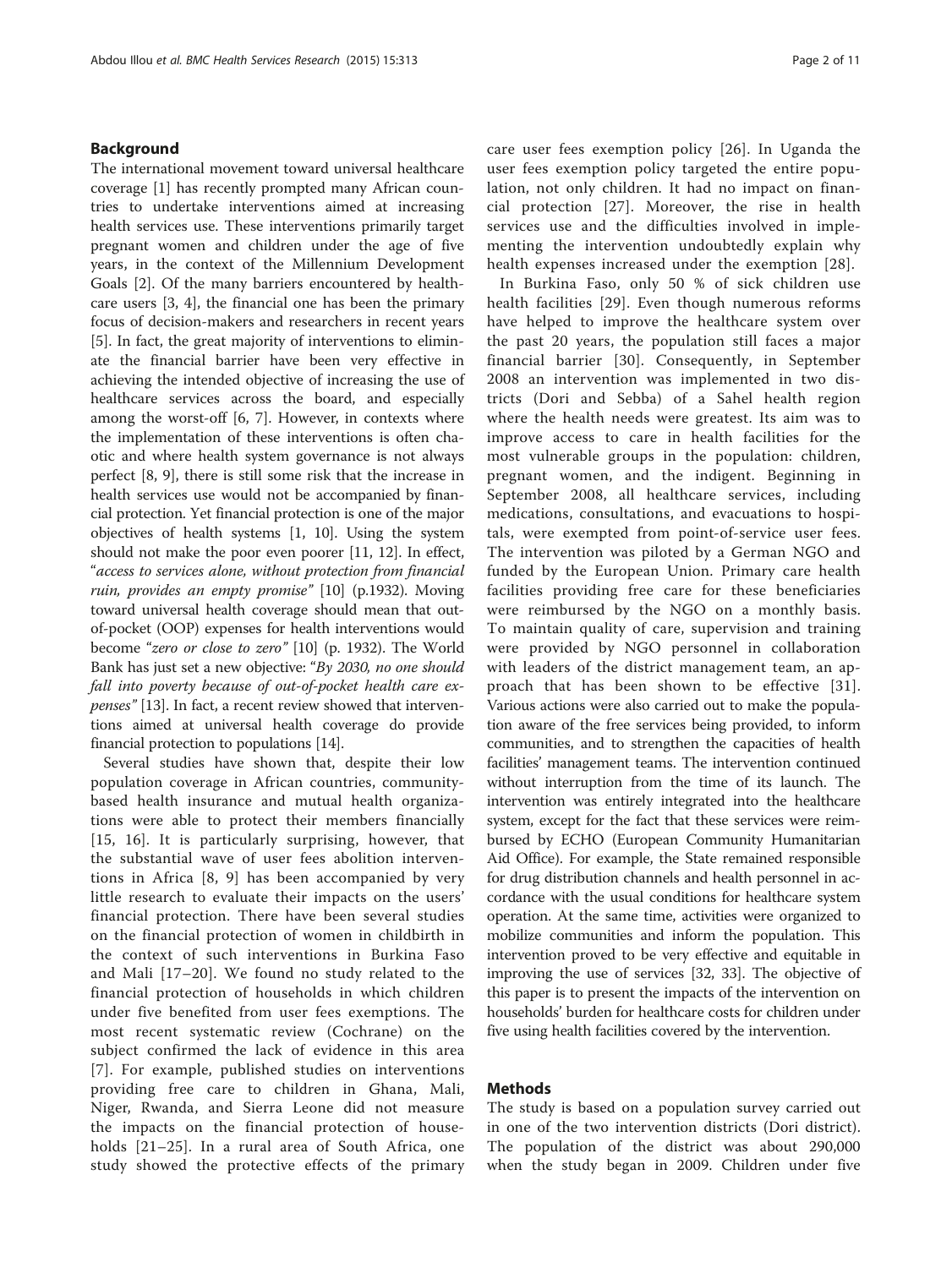represented about 20 % of the population. The district included 17 health and social promotion centres (CSPSs) linked to the regional hospital (CHR) [\[34](#page-9-0)]. The survey involved a representative panel of 1,260 households. Households were randomly selected using a two-stage sampling approach adapted from the methodology of the World Health Organization Expanded Programme on Immunization (EPI) Cluster Survey Design [[35\]](#page-9-0). Based on the enumeration areas defined by national census, 48 clusters of households were first randomly selected in the district, with the clusters proportional to the size of the enumeration areas. Then 30 households per cluster were selected based on the adapted EPI sampling scheme.

Two rounds were conducted (2008 & 2009) at the same period of the year to limit seasonal variations in morbidity and in households' financial liquidity. The survey included questions on each household's composition, living conditions, and healthcare practices. All children under five were identified. Before the interviews, consent was obtained from either the mothers or other adults looking after the children in the household. For each child, the surveyors inquired about any occurrences of illness episodes during the preceding 30 days. The characteristics of the illness episode, the use of services, and the costs associated with those services were provided by either the mother or the person best positioned to provide this information. Episodes were then documented: date, type and duration of symptoms, perceived seriousness of the illness, use of healthcare services and particularly visits to public health facilities (health centres or hospitals), and both medical expenses (services and treatments) and non-medical expenses incurred for the care provided. Household socioeconomic status was estimated on the basis of household consumption. The households were divided into income quartiles for each of three brackets representing distance between home and health facility (0–4 km; 5–9 km; 10 km and over).

Before the intervention, the distribution of healthcare expenses already showed a large number of observations with a count of zero, since in many episodes there was no payment made for services or medications (for example, in cases of self-medication). The zero value mass increased in 2009 as a result of the introduction of free services at public health facilities. The literature suggests a variety of methods for taking into account these distinctive distributions [[36](#page-9-0)–[38](#page-9-0)]. We used simultaneous equation modelling [\[39\]](#page-9-0).

We performed three simultaneous two-equation multilevel models. The first equation modelled the probability of spending. The second was a linear regression on the amounts spent when expenses were

incurred during the illness episode: total amount (model 1), medical services (model 2) and medications (model 3). The table in [Appendix 1](#page-8-0) presents the dependent and independent variables used. Independent variables had to do with the child, the family, the living environment, and the services used during the episode of illness [\(Appendix 1\)](#page-8-0). Because of multicollinearity, particularly between socioeconomic variables, and for the sake of parsimony, the final models included only those variables significantly associated with the selection variable or the outcome. The models retained were those presenting the best fit as estimated by goodness-of-fit tests for maximum likelihood-based estimates (Loglikelihood, AIC & BIC criteria). The variables included in the final models were the year of observation, the symptoms, the child's age, the household's income, rural or urban residence, and the type of services used during the episode. Two interaction terms were added between the year and the use of a public health facility, and between the year and household poverty level. All analyses were performed using MLWin software [\[40\]](#page-9-0), which supported the development of multilevel simultaneous equation models that took into account the hierarchical structure of the data (episodes observed among children in a household panel in 2008 and 2009). Stata 11 software was also used to perform statistical significance testing and difference in differences analysis.

The research was approved by the research ethics committees of the Ministry of Health in Burkina Faso and the University of Montreal Hospital Research Centre in Canada.

## Results and discussion

Table [1](#page-3-0) presents the main characteristics of the panel and of the illness episodes of the children. There were 1,251 households surveyed in 2008; attrition was minimal (1,191 households in 2009) and no significant difference was observed in the characteristics of the respondent households between 2008 and 2009. This being a Sahelian region, the vast majority of the households lived in rural settings. The typical household was headed by a man and had, on average, two children under five; the mother's level of education was low. At baseline, one household in five reported that a child had been ill in the preceding 30 days; that proportion was slightly lower in 2009, but the difference was not significant. The number of sick children naturally exceeds the number of households reporting a sick child. The characteristics of the sick children in both years were comparable. Table [1](#page-3-0) also shows there was a substantial and significant increase in the use of health facilities and hospitals in the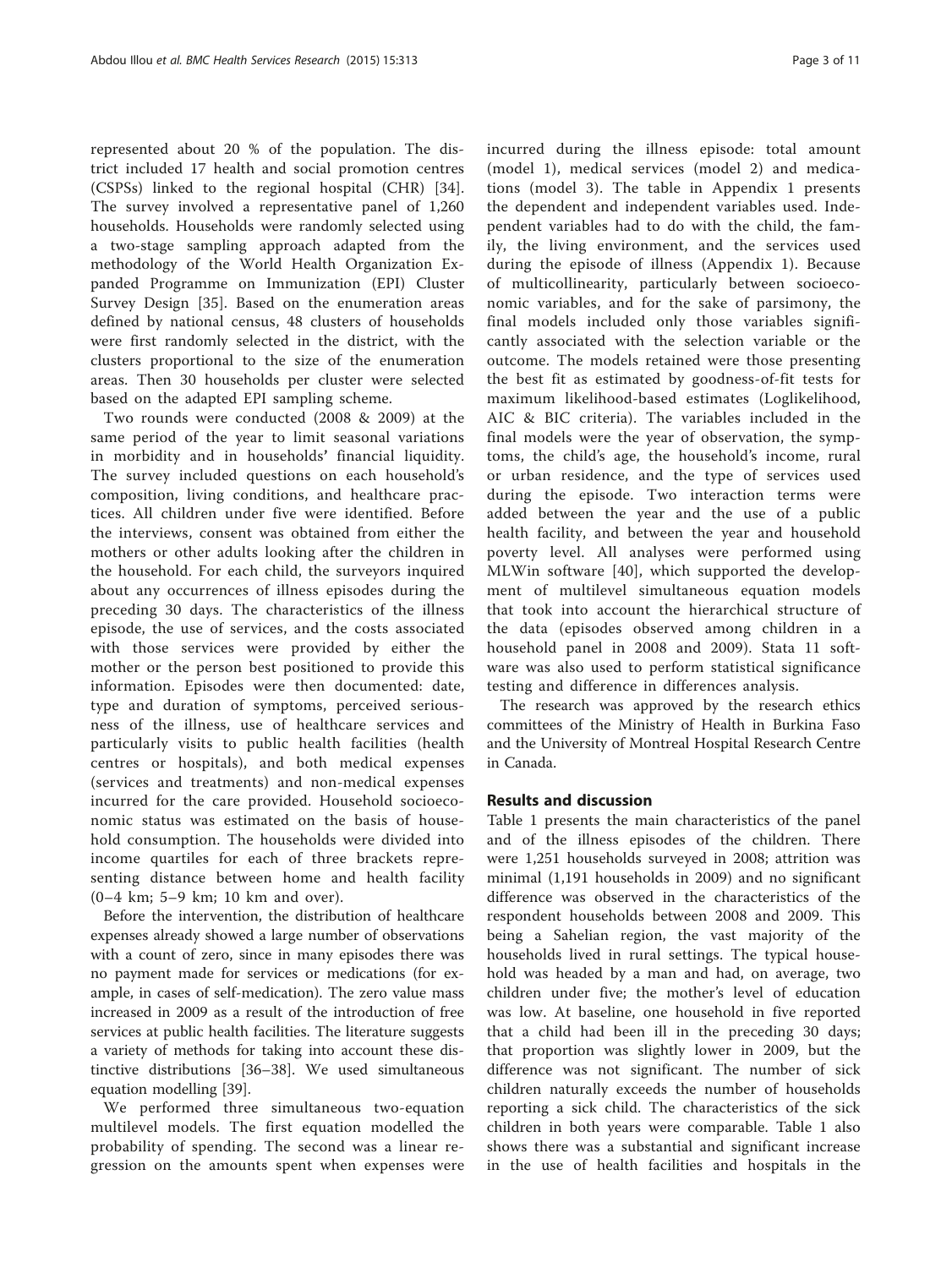### <span id="page-3-0"></span>Table 1 Household characteristics and description of the sample

|                                                                      | Year                    |                          | Difference             |  |
|----------------------------------------------------------------------|-------------------------|--------------------------|------------------------|--|
|                                                                      | Pre-intervention (2008) | Post-intervention (2009) | 2009-2008 <sup>d</sup> |  |
| 1. Households surveyed (n=)                                          | 1251                    | 1191                     |                        |  |
| Households surveyed in 2008 and revisited in 2009                    |                         | 1182 (94 %)              |                        |  |
| Located in a rural area                                              | 1091 (87 %)             | 1039 (87 %)              | 0                      |  |
| Woman-headed household                                               | 37 (3 %)                | 34 (3 %)                 | $\overline{0}$         |  |
| Mother never went to school                                          | 782 (63 %)              | 714 (60 %)               | $-3$                   |  |
| Household size                                                       |                         |                          |                        |  |
| Mean (Standard Deviation)                                            | 7.7(4.1)                | 7.9(4.4)                 | 0.2                    |  |
| Median (IQR)                                                         | 7(4)                    | 7(5)                     | $\overline{0}$         |  |
| Children under five per household                                    |                         |                          |                        |  |
| Mean (Standard Deviation)                                            | 2.2(1.1)                | 2.8(1.1)                 | $-0.02$                |  |
| Median (IQR)                                                         | 2(2)                    | 2(2)                     | $\overline{0}$         |  |
| 2. With least one episode of illness for a child <sup>a</sup> (n=)   | 281                     | 198                      |                        |  |
| As a proportion of households surveyed                               | 22 %                    | 17 %                     | $-5$                   |  |
| Located in a rural area                                              | 260 (93 %)              | 184 (93 %)               | $\overline{0}$         |  |
| Poor                                                                 | 122 (43 %)              | 93 (47 %)                | $-4$                   |  |
| 3. Sick children (n=)                                                | 321                     | 220                      |                        |  |
| Girls                                                                | 153 (48 %)              | 102 (46 %)               | $-2$                   |  |
| Living in a rural area                                               | 299 (93 %)              | 204 (92 %)               | $-1$                   |  |
| From a poor household                                                | 182 (56 %)              | 117 (53 %)               | $-3$                   |  |
| Whose mother never went to school                                    | 297 (92 %)              | 204 (92 %)               | $\overline{0}$         |  |
| 4. Episodes of illness (n=)                                          | 322                     | 221                      |                        |  |
| Including episodes considered serious by the respondent              | 96 (30 %)               | 58 (26 %)                | $-4$                   |  |
| Primary symptoms                                                     |                         |                          |                        |  |
| Respiratory                                                          | 25 (8 %)                | 26 (12 %)                | $\overline{4}$         |  |
| Digestive                                                            | 178 (55 %)              | 118 (53 %)               | $-2$                   |  |
| Fever                                                                | 94 (29 %)               | 66 (30 %)                | $\mathbf{1}$           |  |
| 5. Episodes of illness resulting in an expense $(n=)$                | 163                     | 68                       |                        |  |
| As a % of illness episodes reported                                  | 51 %                    | 31 %                     | $-20**$                |  |
| From rural households                                                | 92 %                    | 84 %                     | $-8*$                  |  |
| Total spending per episode (when cost $>0$ ) in US\$ <sup>b</sup>    |                         |                          |                        |  |
| Average cost and (Standard Deviation)                                | 8.87 (9.77)             | 4.41(5.65)               | $-4.46***$             |  |
| Median cost (IOR)                                                    | 5.92 (9.35)             | 2.17(3.32)               | $-3.75***$             |  |
| 6. A public health facility was used during the episode <sup>c</sup> | 121                     | 124                      |                        |  |
| As a % of illness episodes reported                                  | 38 %                    | 56 %                     | $18***$                |  |

<sup>a</sup>Recall period = 30 days

b Average rate of exchange 2008–2009: US\$1 = 460 F CFA. Source: [http://www.bankofcanada.ca/rates/exchange/10-year-converter/](http://www.bankofcanada.ca/rates/exchange/10-year-converter/?__utma=1.1843689861.1395416059.1395416059.1395416059.1&__utmb=1.1.10.1395416059&__utmc=1&__utmx=-&__utmz=1.1395416059.1.1.utmcsr=(direct)|utmccn=(direct)|utmcmd=(none)&__utmv=-&__utmk=130907791)

[?\\_\\_utma=1.1843689861.1395416059.1395416059.1395416059.1&\\_\\_utmb=1.1.10.1395416059&\\_\\_utmc=1&\\_\\_utmx=-&\\_\\_utmz=1.1395416059.1.1.utmcsr=\(direct\)|](http://www.bankofcanada.ca/rates/exchange/10-year-converter/?__utma=1.1843689861.1395416059.1395416059.1395416059.1&__utmb=1.1.10.1395416059&__utmc=1&__utmx=-&__utmz=1.1395416059.1.1.utmcsr=(direct)|utmccn=(direct)|utmcmd=(none)&__utmv=-&__utmk=130907791) [utmccn=\(direct\)|utmcmd=\(none\)&\\_\\_utmv=-&\\_\\_utmk=130907791](http://www.bankofcanada.ca/rates/exchange/10-year-converter/?__utma=1.1843689861.1395416059.1395416059.1395416059.1&__utmb=1.1.10.1395416059&__utmc=1&__utmx=-&__utmz=1.1395416059.1.1.utmcsr=(direct)|utmccn=(direct)|utmcmd=(none)&__utmv=-&__utmk=130907791) (consulted 22/07/2015)

Health centre or hospital. Use of services not exclusive: one household may have used health services more than once for the same illness episode

dDifferences expressed as percentage points, except for costs, where the difference expresses the nominal difference

\* P <0.05; \*\* P <0.01; \*\*\* P <0.001

post-intervention period. After the intervention was introduced, more than one episode in two resulted in a visit to a public health facility, whereas before the intervention, that ratio was just over one in three. A detailed analysis of the intervention's effects on the

use of services is beyond the scope of this paper and has been presented in another article [[32\]](#page-9-0).

In 2009, families incurred expenses only in onethird of cases (35 %), whereas before the intervention almost all episodes of care in a public health facility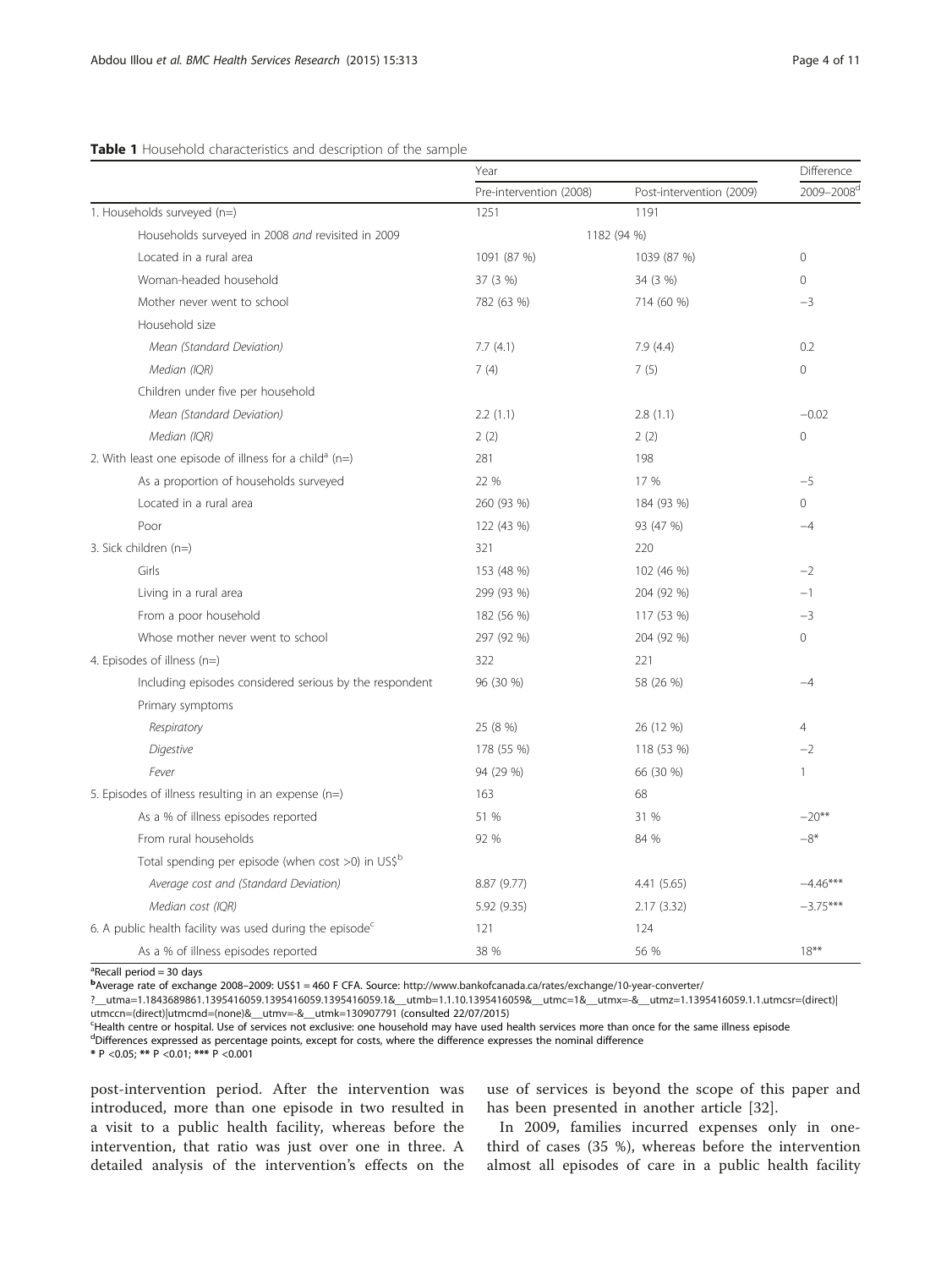<span id="page-4-0"></span>resulted in an expense (94 %) (Table 2). In the majority of cases, the charges were for medications or consumables provided to the child. Fewer than one episode in six incurred an expense for care and services provided by health personnel. With the intervention, the median expense in a public health facility was reduced by more than half for families who paid for their children's care. Figure 1 shows the distribution of expenses incurred during an episode of care for services received at a health facility, before and after the intervention's implementation. Comparison of the density functions shows a shift toward the origin and a narrowing of the curves during the intervention period (Table 2). Therefore, during the intervention period, expenses were incurred less often for episodes of illness, and when there were expenses, they were substantially lower.

After adjusting for confounding variables, the models showed that the risk of incurring an expense in a health facility was reduced by 60 % (Table [3](#page-5-0)). The savings realized by users of public health facilities were substantial as the adjusted average cost of an illness episode dropped from US\$11 per episode to less than US\$2 during the intervention period, an average savings per episode of illness of nearly



US\$9. As expected, the adjusted average cost of an illness episode that did not involve the use of a public health facility remained unchanged. This cost is relatively low (less than US\$0.30), and is essentially incurred when medications are purchased in

|                                             | Pre-intervention (2008) | Post-intervention (2009) | Savings 2009-2008 |
|---------------------------------------------|-------------------------|--------------------------|-------------------|
| 1. All episodes in a public health facility | 121                     | 124                      |                   |
| Resulting in an expense                     | 114 (94 %)              | 43 (35 %)                | $(-63%)$          |
| Average amount spent (SD)                   | 11.6(10.4)              | 5.7(6.0)                 | 5.9***            |
| Median amount spent (IQR)                   | 8.0 (10.2)              | 3.5(4.6)                 | $4.6***$          |
| 2. Payment for consultation                 | 56                      | 9                        |                   |
| As a % of episodes                          | 46 %                    | 7 %                      | $(-85%)$          |
| Average amount spent (SD)                   | 2.4(3.4)                | 3.0(3.1)                 |                   |
| Median amount spent (IQR)                   | 1.1(1.7)                | 2.6(2.7)                 |                   |
| 3. Payment for medication                   | 99                      | 15                       |                   |
| As a % of episodes                          | 82 %                    | 12 %                     | $(-85%)$          |
| Average amount spent (SD)                   | 7.5(7.1)                | 5.2(5.9)                 |                   |
| Median amount spent (IQR)                   | 4.8(5.9)                | 3.3(2.3)                 |                   |
| 4. Payment for hospitalization              | 11                      | $\overline{4}$           |                   |
| As a % of episodes                          | 9 %                     | 3 %                      | $(-67%)$          |
| Average amount spent (SD)                   | 6.5(5.8)                | 1.9(0.2)                 | $4.6*$            |
| Median amount spent (IQR)                   | 4.8(9.8)                | 1.9(0.3)                 |                   |
| 5. Payment for other services               | 14                      | 8                        |                   |
| As a % of episodes                          | 12 %                    | 6 %                      | $(-50%$           |
| Average amount spent (SD)                   | 2.3(3.2)                | 10.2 (19.9)              |                   |
| Median amount spent (IQR)                   | 1.5(1.1)                | 3.3(7.2)                 |                   |

Table 2 Healthcare expenses incurred by users of public health facilities before and after implementation of the intervention<sup>a</sup>

a<br>Sample: Illness episodes resulting in a visit to a public health facility. Average rate of exchange 2008–2009: US\$1 = 460 F CFA

\* P <0.05 ; \*\* P <0.01 ; \*\*\* P < 0.001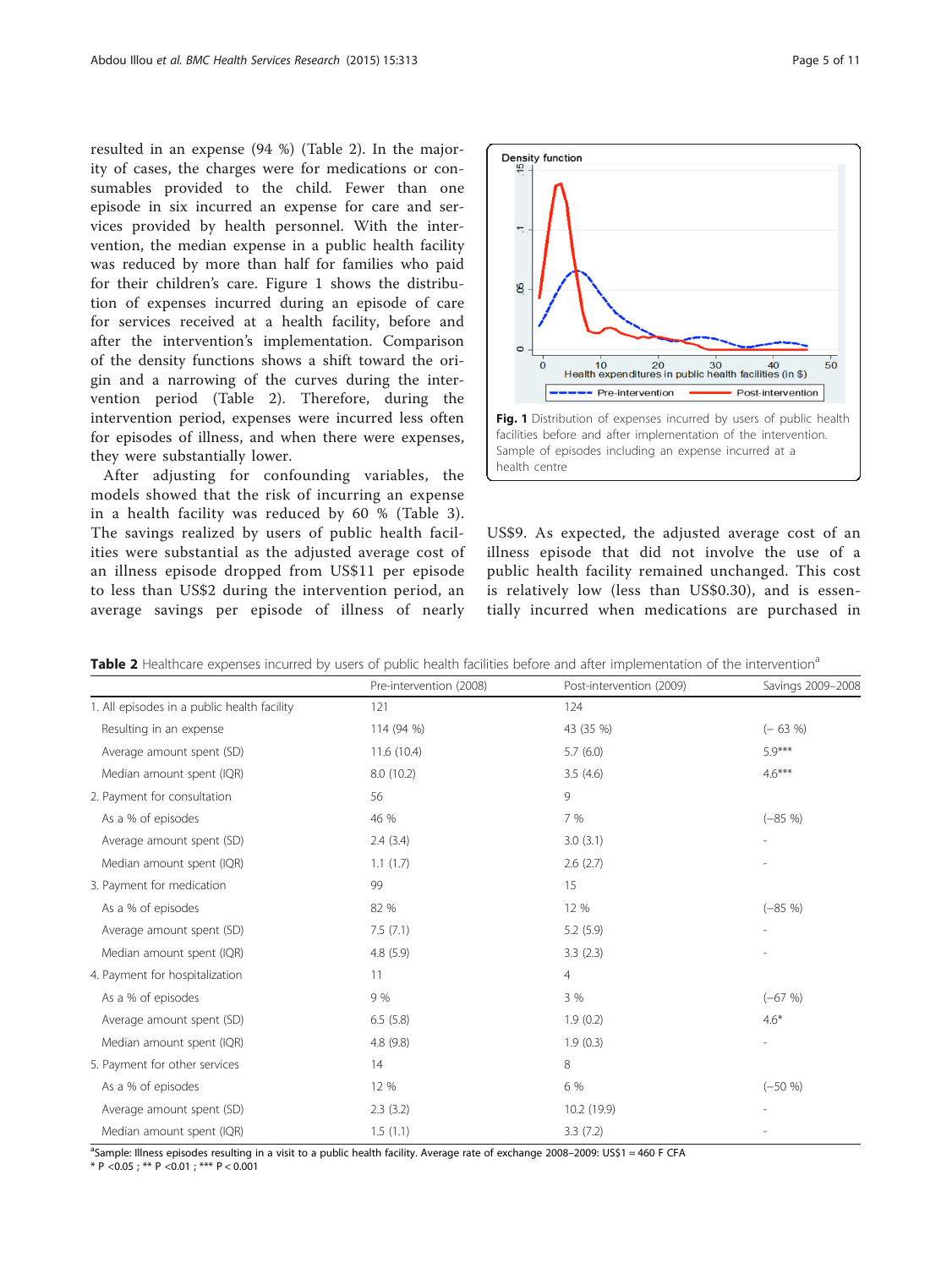<span id="page-5-0"></span>Table 3 Effects of the intervention on total health expenditures during an episode of illness for users and non-users of a public health facility®

|                                                                       |                                  | Episode of illness                   |                   |                                         |                 |
|-----------------------------------------------------------------------|----------------------------------|--------------------------------------|-------------------|-----------------------------------------|-----------------|
|                                                                       |                                  | With use of a public health facility |                   | Without use of a public health facility |                 |
| Probability of incurring an expense during the episode <sup>p</sup>   |                                  | Estimate                             | CI                | Estimate                                | C               |
|                                                                       | Pre-intervention propensity (P1) | 0.92                                 | [0.86; 0.96]      | 0.27                                    | [0.22; 0.34]    |
| Post-intervention propensity (P2)                                     |                                  | 0.37                                 | [0.28; 0.45]      | 0.29                                    | [0.21; 0.37]    |
| $P_2 - P_1$<br>$P_2/P_1-1$                                            |                                  | $-0.55$                              | $[-0.65; -0.45]$  | 0.02                                    | $[-0.09; 0.13]$ |
|                                                                       |                                  | $-60%$                               |                   | 7 %                                     |                 |
| Total spending (in US\$) in cases of expenses <sup>c</sup>            |                                  | Estimate                             | CI.               | Estimate                                | C               |
| Total cost pre-intervention (C1)<br>Total cost post-intervention (C2) |                                  | 11.01                                | [10.00; 12.03]    | 0.65                                    | $[-0.15; 1.41]$ |
|                                                                       |                                  | 1.92                                 | [0.82; 2.97]      | 0.55                                    | $[-0.64; 1.74]$ |
|                                                                       | $C2 - C1$ : absolute savings     | $-9.09$                              | $[-10.58; -7.60]$ | $-0.10$                                 | $[-1.31; 1.11]$ |
| $C2 / C1 - 1$ : relative savings                                      |                                  | $-83%$                               |                   | $-15%$                                  |                 |

<sup>a</sup>Values predicted by simultaneous equation modelling. The sample consists of all illness episodes

bFirst equation (probit): Probability of incurring an expense. Adjustment variables: year, use of health facility, use\*year interaction, location of residence, household income, age of child

c Second equation (linear regression): Amount spent. Adjustment variables: year, use of health facility, use\*year interaction, location of residence, household income, age, primary symptom, use of traditional practitioner, use of other providers

markets or stores. On the other hand, the risk was unchanged when the child was not brought to a health centre or hospital.

The intervention's impact on expenses incurred by the poor and the non-poor for visits to health facilities is presented in Table 4. Because of the very

small number of episodes observed in urban health facilities (10 in 2008 and 12 in 2009), the analysis was conducted only on the subsample of households living in the rural settings. The first model relates to expenses for services, whereas the second model relates to expenses incurred for medications

Table 4 Effects of the intervention on expenses incurred by users of public health facilities by household income Sample: Illness episodes resulting in a visit to a public health facility in rural areas

|                   | Eq1: Probability of incurring an expenseb                |                                                   |                  | Eq2: Amount spent when expenses were incurred (in US\$) $c$ |                                    |                                     |                  |                                  |
|-------------------|----------------------------------------------------------|---------------------------------------------------|------------------|-------------------------------------------------------------|------------------------------------|-------------------------------------|------------------|----------------------------------|
|                   | Pre-intervention<br>$(2008)$ $(1)$                       | Post-intervention Difference(3)<br>$(2009)$ $(2)$ |                  | Difference in<br>differences (4)                            | Pre-intervention<br>$(2008)$ $(5)$ | Post-intervention<br>$(2009)$ $(6)$ | Difference(7)    | Difference in<br>differences (8) |
|                   | Model 1 <sup>a</sup> : Expenses for services             |                                                   |                  |                                                             |                                    |                                     |                  |                                  |
| Poor              | 0.41                                                     | 0.15                                              | $-0.26$          |                                                             | 0.95                               | 0.33                                | $-0.62$          |                                  |
|                   | [0.28; 0.54]                                             | [0.07; 0.25]                                      | $[-0.37; -0.15]$ |                                                             | [0.43; 1.47]                       | $[-0.16; 0.85]$                     | $[-1.35; 0.11]$  |                                  |
| Non-poor          | 0.60                                                     | 0.09                                              | $-0.51$          |                                                             | 1.39                               | 0.34                                | $-1.05$          |                                  |
|                   | [0.49; 0.71]                                             | [0.04; 0.17]                                      | $[-0.60; -0.42]$ |                                                             | [0.97; 1.86]                       | $[-0.10; 0.83]$                     | $[-1.69; -0.40]$ |                                  |
| <b>Difference</b> | $-0.19$                                                  | 0.06                                              |                  | 0.25                                                        | $-0.44$                            | $-0.01$                             |                  | 0.43                             |
|                   | $[-0.30; -0.08]$                                         | $[-0.03; 0.15]$                                   |                  | [0.17; 0.33]                                                | $[-1.12; 0.25]$                    | $[-0.70; 0.68]$                     |                  | $[-0.55; 1.40]$                  |
|                   | Model 2 <sup>a</sup> : Expenses for medication purchases |                                                   |                  |                                                             |                                    |                                     |                  |                                  |
| Poor              | 0.91                                                     | 0.16                                              | $-0.75$          |                                                             | 6.48                               | 0.88                                | $-5.60$          |                                  |
|                   | [0.82; 0.97]                                             | [0.07; 0.28]                                      | $[-0.83; -0.67]$ |                                                             | [4.94; 8.21]                       | $[-0.47; 2.15]$                     | $[-7.70; -3.49]$ |                                  |
| Non-poor          | 0.88                                                     | 0.11                                              | $-0.77$          |                                                             | 8.12                               | 0.92                                | $-7.21$          |                                  |
|                   | [0.79; 0.95]                                             | [0.05; 0.20]                                      | $[-0.84; -0.70]$ |                                                             | [6.75; 9.41]                       | $[-0.50; 2.38]$                     | $[-9.18; -5.24]$ |                                  |
| Difference        | 0.03                                                     | 0.05                                              |                  | 0.02                                                        | $-1.64$                            | $-0.04$                             |                  | 1.60                             |
|                   | $[-0.04; 0.10]$                                          | $[-0.04; 0.14]$                                   |                  | $[-0.05; 0.09]$                                             | $[-3.76; 0.47]$                    | $[-1.99; 1.93]$                     |                  | $[-1.28; 4.50]$                  |

<sup>a</sup>For each model, values predicted by simultaneous equation modelling (<sup>b</sup> and <sup>c</sup>)<br><sup>b</sup>Predicted values, probit model

Predicted values, probit model

<sup>c</sup>Predicted values, linear regression model. Average rate of exchange 2008–2009 : US\$1 = 460 F CFA

Adjustment variables in each equation (<sup>b</sup> and <sup>c</sup>): year, household income, year\*household income, age, location of residence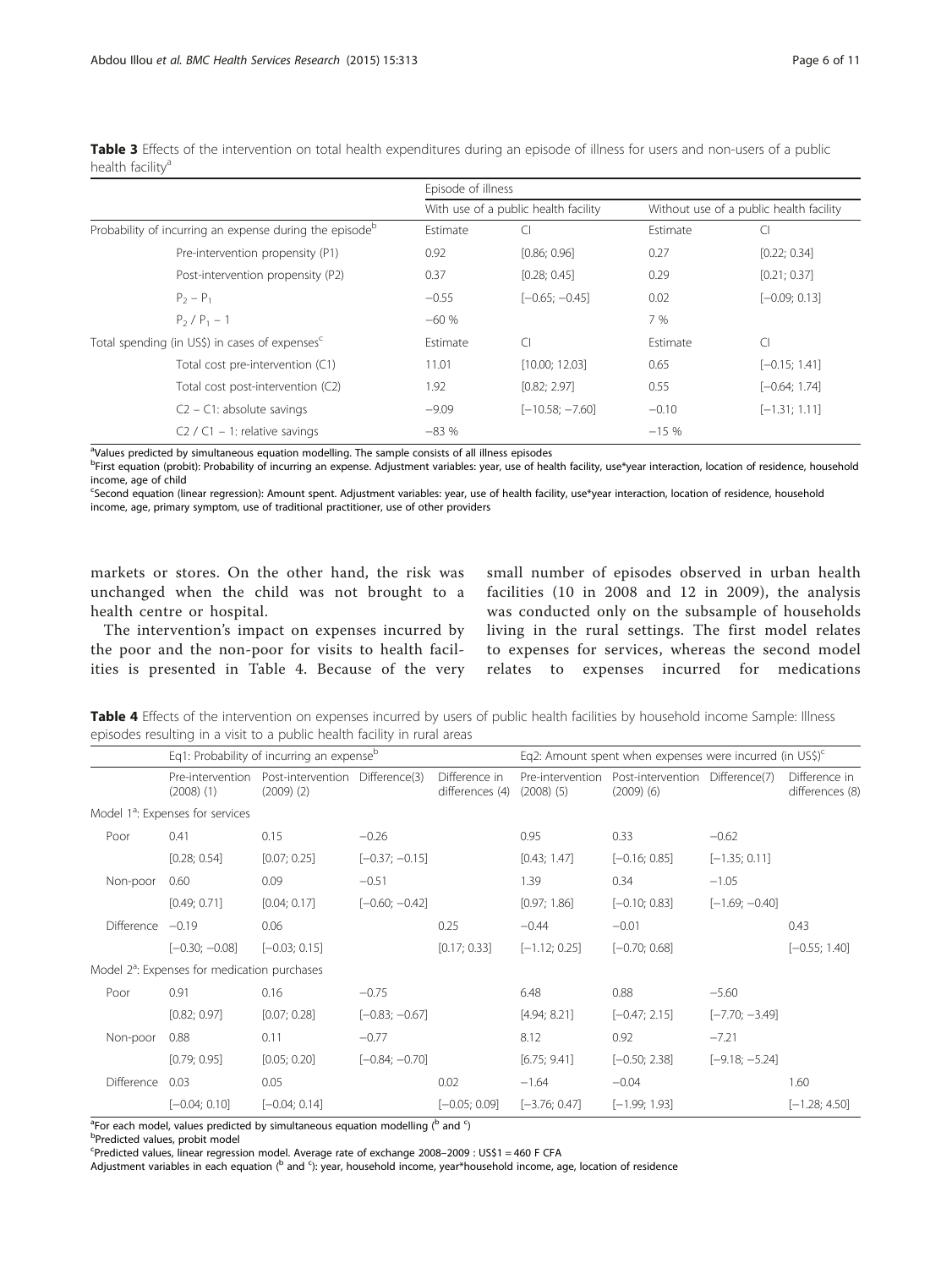purchased. Columns 1 to 4 refer to the first equation, modeling the propensity to incur an expense when visiting a health facility (probit model). Columns 5 to 8 refer to the second equation, modeling the amount of the expenditure when an expense was incurred.

The results show that, after adjusting for confounding factors, the probability that the poor would have to pay for a consultation was 41 % before the intervention. Once the intervention was in place, that risk was only 15 %, such that the benefit, expressed as difference in risk, is 26 percentage points (Dif.  $\subset$  [-0.37; -0;15]). The non-poor also benefited significantly from the intervention; the adjusted risks were 60 % and 9 % before and after the intervention, respectively, for a relative gain of 51 percentage points, also significant. The model also suggests that the risk of having to pay for a consultation before the intervention was significantly and markedly greater among the non-poor (60 %) than the poor (40 %), a result that can be explained by the latter's more limited contributive capacity. After the intervention's implementation, this risk was low for both groups, and the gap between the poor and non-poor was no longer significant (Dif. ⊂ [−0.03; 0.15]). However, given their initial conditions and their different progressions, the difference in differences between the two groups is significant and more advantageous for the non-poor (DID = 0.25) [0.17; 0.33]).

The situation is different with respect to medications. In the vast majority of cases, a visit to a health facility before the intervention ended in a payment for medications, whether the patient was poor  $(P = 0.91)$  or not  $(P = 0.88)$ . The intervention's effect was spectacular and significant for both the poor and the non-poor. Furthermore, the risks were similar for both groups before  $(D = 0.03)$  and after  $(D = 0.05)$  the intervention, as were their respective gains  $(DID = 0.02)$ .

Before the intervention, the mean amount spent for a consultation was slightly less than US\$1 for children from poor households and around US\$1.4 for the non-poor (difference not significant). In both cases, the reduction observed after the intervention was not significant, nor was the difference in differences. In other words, we cannot conclude that the intervention led to a reduction in the cost of consultations for residual households that were not exempted, that is, 15 % of poor households and 9 % of non-poor households.

Medications were by far the most expensive expenditure item; the average spending on them before the intervention was six to seven times greater

than the spending on consultations. In fact, the savings realized, both by the poor and the non-poor, had mainly to do with the cost of medications. These expenses were reduced by US\$5.6 for the poor and US\$7.2 for the non-poor, representing a reduction in spending of 86 % and 89 %, respectively, compared to the pre-intervention period. Both differences are highly significant. The differences in differences suggest the intervention did not benefit one group more than another.

## Study strengths and limitations

To our knowledge, this is the first longitudinal study on this matter conducted in Africa [\[7\]](#page-9-0). The approach used made it possible to chart the evolution in health services use in a household panel from shortly before to one year after the intervention's implementation. Fresh evidence was provided on the impact of the user fees removal, taking into consideration the distinctive distribution of health expenses and the hierarchical structure of the data. Equity analyses using differences in differences made it possible to compare the effects of the intervention across social groups and to verify whether there was any risk that the intervention might benefit only the children of well-off households.

Three limitations should be noted in this study. The first relates to the design. It was not possible to use an experimental design and there was no external group that was sufficiently comparable to the study context which could be paired with the intervention site. The research design is thus potentially vulnerable to historical biases [[41](#page-10-0)] that cannot be definitively ruled out. However, there was very little attrition in the panel, and the risks of history and maturation biases were contained by the short observation window and close monitoring of the presence of any other events that could have tangibly affected service provision or health needs. The use of out-of-pocket expenses rather than "catastrophic" health expenses [[12](#page-9-0)] as an indicator of financial protection could be seen as another limitation. However, we felt that catastrophic expenses would have likely underestimated the economic effects of the intervention, as it is unlikely in this context that households would incur expenses that could negatively affect their well-being for the sake of a child's health. In addition, in this Sahelian context where consumption is largely based on households' selfproduction and family solidarity helps to broaden households' capacity to pay [[42](#page-10-0)], valid thresholds of catastrophic expense appeared difficult to establish. The third limitation lies in the size of the illness episode sample. While the panel originally included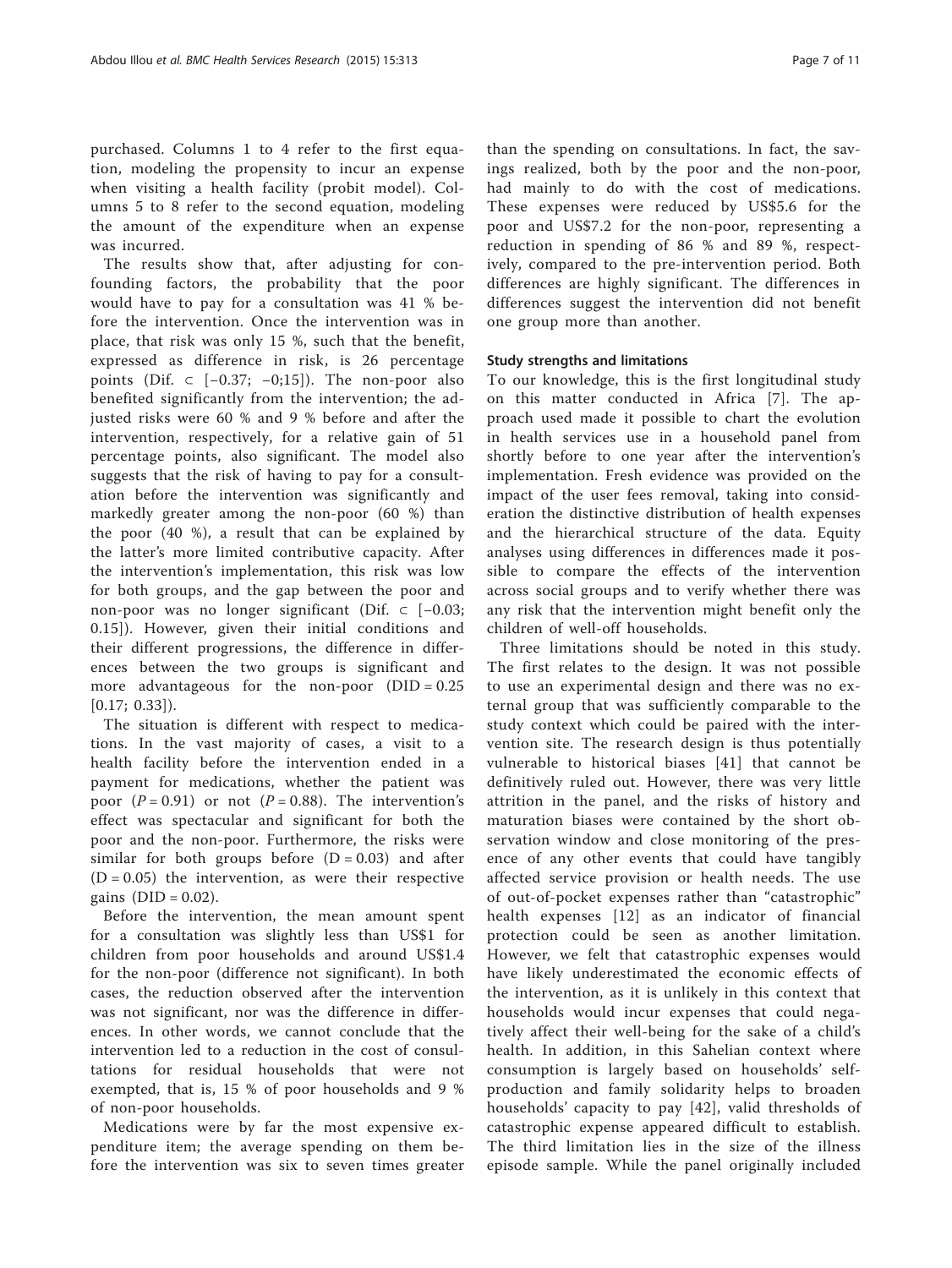1,260 households, in the end there were only 281 episodes of illness involving children under five to analyze in the pre-intervention period and 198 in the intervention period. This may have limited our ability to determine the effectiveness of the intervention.

## Effects of the intervention and policy implications

There is now substantial evidence, with regard to both pregnant women and children, that removing point-of-service user fees increases healthcare services use [\[6, 7, 18](#page-9-0), [32](#page-9-0)]. The present study confirms that eliminating point-of-service user fees for households with sick children appears to be an effective strategy for reducing households' financial burden.

Access to health services increased for the poor, and the removal of user fees reduced their financial burden substantially and significantly. The average savings for the poor in rural areas were around US\$6 for a child's episode of illness, or the equivalent of 12 days of basic living expenses in a country where 46 % of the population lives below the poverty line [\[43\]](#page-10-0). Qualitative studies of this intervention in Burkina Faso have also suggested that making services free has contributed to women's empowerment by removing the need for them to obtain money from the head of household for healthcare for themselves and their children [\[44\]](#page-10-0). The results of our study show that the user fees exemption did not benefit primarily the poor, neither with respect to the risk of having to pay for services provided in health facilities, nor in terms of the amounts incurred for such expenditures. Rather, they suggest that the various strata of the population, whether poor or not, benefited from this intervention—a significant benefit in this poor country. These results reinforce the findings of other studies showing that fears that the less poor will benefit more from public health interventions than will the worst-off are not really well-founded in this context [[45\]](#page-10-0).

The government also drafted a national social protection policy in 2012, in which it recommends eliminating user fees for those same target populations as well as for the indigent [[46](#page-10-0)]. Thus, there appears to be a certain political will to support the elimination of user fees and the transition to universal health coverage, even though some key decisions have yet to be taken. While this intervention has been shown to have positive effects, any scaling-up of this type will require strong political will and appropriate means of action, both of which are essential factors for successful health policies [[47](#page-10-0)]. In this event, we believe at least three inter-related

challenges should be considered. The first challenge is to maintain the quality of care. A study has shown that the intervention presented here was successful in maintaining the quality of care [[31\]](#page-9-0). However, it will be important to ensure that the support activities and medical supervision continue after the NGO has gone, which falls within the State's usual responsibilities. The second challenge relates to equity. Poor targeting of the worst-off has always been a shortcoming of health policies in Burkina Faso. Specific measures need to be organized so that they can benefit even further from this type of intervention, notably by receiving help to access means of transportation so they can get to health facilities. The last challenge involves fidelity of implementation. Interventions are often implemented with limited adherence to initial plans [[48](#page-10-0), [49\]](#page-10-0). In some cases, persons who were supposed to have been exempted from user fees have reported being charged certain expenses [[19](#page-9-0)]. In our study, one out of six mothers reported having had to pay for services in a public health facility after the exemption was implemented (Table [2](#page-4-0)). Qualitative studies would help to shed light on this implementation gap. To ensure such studies are properly carried out, it will be important not only to monitor the interventions carefully (monitoring, evaluation, research), but also, and especially, to ensure the necessary financial and material resources are available. Health facilities need to be reimbursed for free services provided, and medical inputs, in particular, must be available, which remains a major challenge for many countries [[28,](#page-9-0) [49](#page-10-0)].

## Conclusion

This study confirms that point-of-service user fees exemptions substantially alleviate the cost burden for health services users. All the different social groups, including the poor, have benefited greatly from this intervention, which is good news with respect to the movement toward universal health coverage and equity. For greater effectiveness and improved equity, however, it will be important to ensure that free care is actually available to everyone and to supplement the interventions with actions aimed at reducing inequalities in access to care. Beyond the elimination of user fees, for which there is now strong evidence of benefits, governments will also need to adopt more comprehensive policies to achieve universal health coverage [[1, 10](#page-9-0)] and to provide effective and lasting protection against impoverishment related to illness.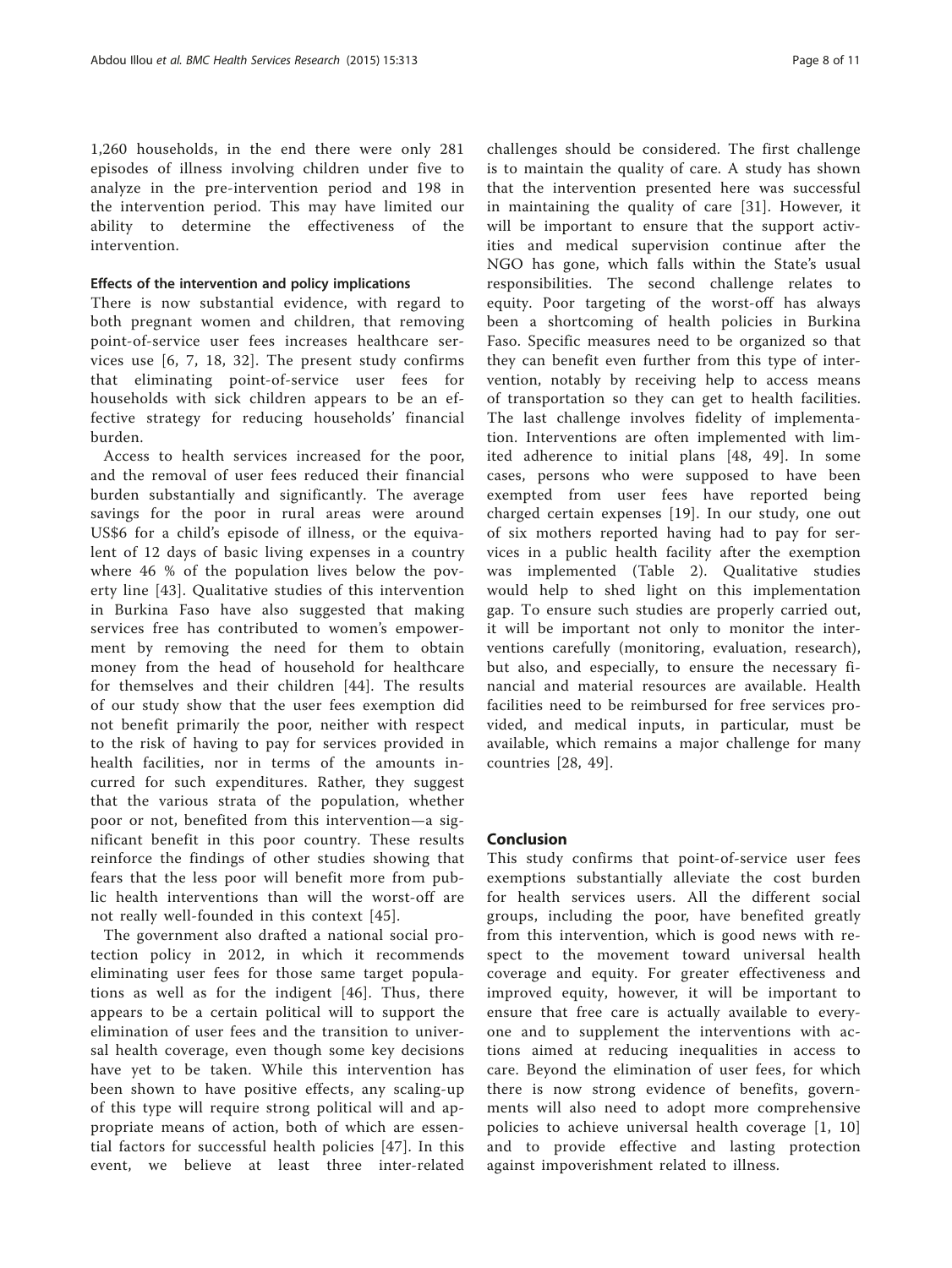## <span id="page-8-0"></span>Appendix

|  |  | <b>Table 5</b> Dependent and independent variables |  |  |  |  |  |
|--|--|----------------------------------------------------|--|--|--|--|--|
|--|--|----------------------------------------------------|--|--|--|--|--|

| Variables                                 | Type                    | Variable specifications                                                                                            |
|-------------------------------------------|-------------------------|--------------------------------------------------------------------------------------------------------------------|
| Dependent                                 |                         |                                                                                                                    |
| M1: Selection variable                    |                         | Binomial: 1 if the total amount spent $> 0$ , 0 if not.                                                            |
| M1: Outcome variable                      |                         | Continuous: Total amount spent during an illness<br>episode in cases of expenses                                   |
| M2: Selection variable                    |                         | Binomial: 1 if the total amount spent for medical<br>services $> 0$ , 0 if not.                                    |
| M2: Outcome variable                      |                         | Continuous: amount spent for medical services<br>during an episode of illness                                      |
| M3: Selection variable                    |                         | Binomial: 1 if the total amount spent for medications $> 0$ ,<br>$0$ if not.                                       |
| M3: Outcome variable                      |                         | Continuous: Amount spent for medication during an<br>episode of illness                                            |
| Independent                               |                         |                                                                                                                    |
| Year                                      | Intervention            | Categorical: 1 if post-intervention period (2009), 0 if<br>pre-intervention (2008)                                 |
| Setting urban                             | Contextual              | Categorical: 1 if household living in urban area, 0 if not.                                                        |
| Poor (1st quartile)                       | Family characteristic   | Categorical: 1 if poor household, 0 if not.                                                                        |
| Age of the child                          | Child characteristic    | Categorical: 1 if the age of the child is between 1 and 5 years,<br>0 if under one year                            |
| Illness: main symptoms                    | Child characteristic    | Categorical: 1 if the main symptoms were digestive;<br>2 if respiratory; 3 if fever; 4 if other symptoms.          |
| Use of a health facility                  | Utilisation-child       | Categorical: 1 if public health facilities are used for healthcare<br>demand during the illness episode, 0 if not. |
| Use of a traditional healer               | Utilisation-child       | Categorical: 1 if healthcare provided by traditional practitioner, 0 if not                                        |
| Other health seeking behaviour            | Utilisation-child       | Categorical: 1 if healthcare provided by others healthcare providers, 0 if not                                     |
| Interaction year*use of a health facility | Intervention*context    | Categorical                                                                                                        |
| Interaction year*poverty level            | Intervention*family ch. | Categorical                                                                                                        |
| Other variables*                          |                         |                                                                                                                    |
| Sex of the child                          | Child Characteristic    |                                                                                                                    |
| Mother never went to school               | Family characteristic   |                                                                                                                    |
| Household size                            | Family characteristic   |                                                                                                                    |
| Woman-headed household                    | Family characteristic   |                                                                                                                    |
| Distance to the closest facility          | Contextual              |                                                                                                                    |

\*variables initially considered for modelling but not retained in the end because they were not significantly associated with the selection variable nor the cost variable

### Competing interests

VR has been paid as a consultant for NGOs that are implementing/ advocating for free healthcare in West Africa.

## Authors' contributions

MMAI and SH drafted the paper. MMAI, IA and SH conducted the analyses. VR and SH designed the study. VR led the research program in which this study was embedded. All authors contributed to the interpretation of the results and reviewed and approved the manuscript.

## Acknowledgments

The authors thank the national and regional health authorities of Burkina Faso who initiated these interventions and studies, the health workers in the health facilities, the community leaders and beneficiaries in the areas

studied, as well as the managers and agents of the intervention studied (HELP). The authors wish to thank especially Rolf Heinmüller and AFRICSanté (Issiaka Sombié and Moussa Bougma) for assistance with the household survey data collection and entry. Thanks also to Donna Riley for translation and editing support.

#### Sources of funding

This research was funded by the European Community Humanitarian Aid Office (ECHO) and the Fonds de Recherche du Québec – Santé (FRQS). Neither of these organizations, nor the NGO that implemented the intervention, had any role in the study design or the collection, analysis, and interpretation of data; in the writing of the manuscript; or in the decision to submit the manuscript for publication. Valéry Ridde holds a CIHR-funded Research Chair in Applied Public Health.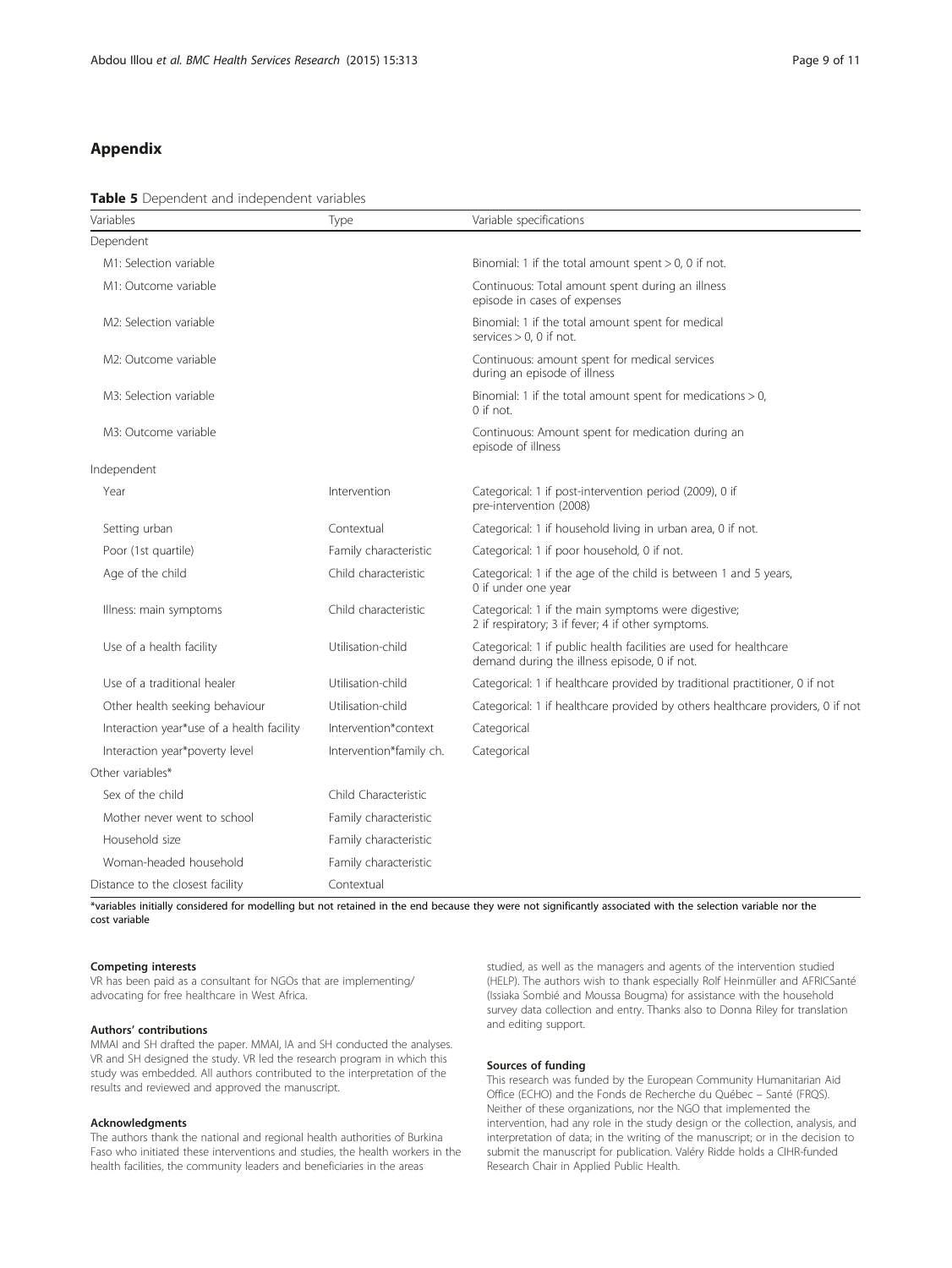#### <span id="page-9-0"></span>Author details

<sup>1</sup>Cellule d'Analyse et de Prospective en Développement (CAPED), Cabinet du Premier Ministre, République du Niger, 28, Avenue du Mounio, BP 13.568, Niamey, Niger. <sup>2</sup>Département de médecine sociale et préventive, Faculté de Médecine, Université Laval, Québec, Canada. <sup>3</sup>Centre de recherche du CHU de Québec, 1050 chemin de Ste-Foy, Québec, QC G1S-4L8, Canada. 4 University of Montreal Hospital Research Centre (CRCHUM), Saint-Antoine Tower, 850 Saint-Denis St., Montreal, QC H2X 0A9, Canada.

## Received: 14 April 2014 Accepted: 14 July 2015 Published online: 08 August 2015

#### References

- 1. WHO. The world health report Health systems financing: the path to universal coverage. Geneva: World Health Organization; 2010.
- African Union. Actions on maternal, newborn and child health and development in Africa by 2015. Adopted by the Fifteenth Ordinary Session of the Assembly of the Union, Kampala, Uganda ; 2010. [http://www.au.int/](http://www.au.int/en/sites/default/files/ASSEMBLY_EN_25_27_July_2010_BCP_ASSEMBLY_OF_THE_AFRICAN_UNION_Fifteenth_Ordinary_Session.pdf) [en/sites/default/files/ASSEMBLY\\_EN\\_25\\_27\\_July\\_2010\\_BCP\\_ASSEMBLY\\_OF](http://www.au.int/en/sites/default/files/ASSEMBLY_EN_25_27_July_2010_BCP_ASSEMBLY_OF_THE_AFRICAN_UNION_Fifteenth_Ordinary_Session.pdf) [\\_THE\\_AFRICAN\\_UNION\\_Fifteenth\\_Ordinary\\_Session.pdf](http://www.au.int/en/sites/default/files/ASSEMBLY_EN_25_27_July_2010_BCP_ASSEMBLY_OF_THE_AFRICAN_UNION_Fifteenth_Ordinary_Session.pdf)
- 3. Rutherford ME, Mulholland K, Hill PC. How access to health care relates to under-five mortality in sub-Saharan Africa: systematic review. Trop Med Int Health. 2010;15(5):508–19.
- 4. Thiede M, Koltermann KC. Access to health services − Analyzing non-financial barriers in Ghana, Rwanda, Bangladesh and Vietnam using household survey data. A review of the literature. New York: UNICEF; 2013.
- 5. Richard F, Witter S, de Brouwere V. Innovative approaches to reducing financial barriers to obstetric care in low-income countries. Am J Public Health. 2010;100:1845–52.
- 6. Dzakpasu S, Powell-Jackson T, Campbell OMR: Impact of user fees on maternal health service utilization and related health outcomes: a systematic review. Health Policy Plan 2013; first published online 30 January 2013. doi: [10.1093/heapol/czs142](http://dx.doi.org/10.1093/heapol/czs142)
- 7. Lagarde M, Palmer N. The impact of user fees on access to health services in low- and middle-income countries. Cochrane Database Syst Rev. 2011;4:CD009094. doi:[10.1002/14651858.CD009094.](http://dx.doi.org/10.1002/14651858.CD009094)
- Meessen B, Hercot D, Noirnomme M, Ridde V, Tibouti A, Tashobya CK, et al. Removing user fees in the health sector: a review of policy processes in six sub-Saharan African countries. Health Policy Plan. 2011;26(2):ii16–29.
- 9. Ridde V, Robert E, Meessen B. A literature review of the disruptive effects of user fee exemption policies on health systems. BMC Public Health. 2012;12:289.
- 10. Jamison DT, Summers LH, Alleyne G, Arrow KJ, Berkley S, Binagwaho A, et al. Global health 2035: a world converging within a generation. Lancet. 2013;382(9908):1898–955.
- 11. Meessen B, Zhenzhong Z, Van Damme W, Devadasan N, Criel B, Bloom G. Iatrogenic poverty. Trop Med Int Health. 2003;8(7):581–4.
- 12. Xu K, Evans DB, Carrin G, Aguilar-Rivera AM, Musgrove P, Evants T. Protecting households from catastrophic health spending. Health Aff (Millwood). 2007;26(4):972–83.
- 13. Kim J: Speech by World Bank Group President Jim Yong Kim at the Government of Japan-World Bank Conference on Universal Health Coverage, 6 December 2013. [http://www.worldbank.org/en/news/speech/2013/12/06/](http://www.worldbank.org/en/news/speech/2013/12/06/speech-world-bank-group-president-jim-yong-kim-government-japan-conference-universal-health-coverage) [speech-world-bank-group-president-jim-yong-kim-government-japan](http://www.worldbank.org/en/news/speech/2013/12/06/speech-world-bank-group-president-jim-yong-kim-government-japan-conference-universal-health-coverage)[conference-universal-health-coverage](http://www.worldbank.org/en/news/speech/2013/12/06/speech-world-bank-group-president-jim-yong-kim-government-japan-conference-universal-health-coverage).
- 14. Giedion U, Alfonso EA, Díaz Y. The impact of universal coverage schemes in the developing world: a review of the existing evidence. Universal Health Coverage (UNICO) studies series, no. 25. Washington: The World Bank; 2013.
- 15. Haddad S, Ridde V, Yacoubou I, Mák G, Gbetié M. An evaluation of the outcomes of mutual health organizations in Benin. PLoS One. 2012;7(10):e47136. doi:[10.1371/journal.pone.0047136](http://dx.doi.org/10.1371/journal.pone.0047136).
- 16. Lu C, Chin B, Lewandowski JL, Basinga P, Hirschhorn LR, Hill K, et al. Towards universal health coverage: an evaluation of Rwanda Mutuelles in its first eight years. PLoS One. 2012;7(6):e39282. doi:[10.1371/](http://dx.doi.org/10.1371/journal.pone.0039282) [journal.pone.0039282](http://dx.doi.org/10.1371/journal.pone.0039282).
- 17. Ridde V, Agier I, Jahn A, Mueller O, Tiendregéogo J, Yé M, De Allegri M: The impact of user fee removal policies on household out-of-pocket spending. Evidence against the inverse equity hypothesis from a population based study in Burkina Faso.Eur J Health Econ 2014; first published online 12 January 2014.doi: [10.1007/s10198](http://dx.doi.org/10.1007/s10198%E2%80%93013%E2%80%930553%E2%80%935)–013–0553–5
- 18. Ridde V, Kouanda S, Bado A, Bado N, Haddad S. Reducing the medical cost of deliveries in Burkina Faso is good for everyone, including the poor. PLoS One. 2012;7(3):e33082. doi:[10.1371/journal.pone.0033082](http://dx.doi.org/10.1371/journal.pone.0033082).
- 19. Ben Ameur A, Ridde V, Bado AR, Ingabire M-G, Queuille L. User fee exemptions and excessive household spending for normal delivery in Burkina Faso: the need for careful implementation. BMC Health Serv Res. 2012;12:412. doi[:10.1186/1472](http://dx.doi.org/10.1186/1472%E2%80%936963%E2%80%9312%E2%80%93412)–6963–12–412.
- 20. Arsenault C, Fournier P, Philibert A, Sissoko K, Coulibaly A, Tourigny C, et al. Emergency obstetric care in Mali: catastrophic spending and its impoverishing effects on households. Bull World Health Organ. 2013;91:207–16.
- 21. Ponsar F, Van Herp M, Zachariah R, Gerard S, Philips M, Jouquet G. Abolishing user fees for children and pregnant women trebled uptake of malaria-related interventions in Kangaba, Mali. Health Policy Plan. 2011;26(2):ii72–83.
- 22. Dhillon RS, Bonds MH, Fraden M, Ndahiro D, Ruxin J. The impact of reducing financial barriers on utilisation of a primary health care facility in Rwanda. Glob Public Health. 2011;7:71–86.
- 23. Amouzou A, Habi O, Bensaïd K, Niger Countdown Case Study Working Group. Reduction in child mortality in Niger: a Countdown to 2015 country case study. Lancet. 2012;380(9848):1169–78.
- 24. Ansah EK, Narh-Bana S, Asiamah S, Dzordzordzi V, Biantey K, Dickson K, et al. The effect of removing direct payment for healthcare on health service utilisation and health outcomes in Ghanaian children: a randomised controlled trial. PLoS Med. 2009;6(1):e1000007. doi:[10.1371/journal.pmed.1000007](http://dx.doi.org/10.1371/journal.pmed.1000007).
- 25. Diaz T, George AS, Rao SR, Bangura PS, Baimba JB, McMahon SA, et al. Healthcare seeking for diarrhoea, malaria and pneumonia among children in four poor rural districts in Sierra Leone in the context of free health care: results of a cross-sectional survey. BMC Public Health. 2013;13(1):157. doi[:10.1186/1471](http://dx.doi.org/10.1186/1471%E2%80%932458%E2%80%9313%E2%80%93157)–2458–13–157.
- 26. Goudge J, Gilson L, Russell S, Gumede T, Mills A. The household costs of health care in rural South Africa with free public primary care and hospital exemptions for the poor. Tropical Med Int Health. 2009;14(4):458–67.
- 27. Nabyonga J, Mapunda M, Musango L, Mugisha F. Long-term effects of the abolition of user fees in Uganda. African Health Monitor. 2013;17(Special issue):30–5.
- 28. Nabyonga Orem J, Mugisha F, Kirunga C, Macq J, Criel B. Abolition of user fees: the Uganda paradox. Health Policy Plan. 2011;26(2):ii41–51.
- 29. INSD. Measure DHS, ICF Macro: Enquête démographique et de santé (EDS-IV) et à indicateurs multiples (MICS), Burkina Faso, 2010: Rapport préliminaire. Ouagadougou: Ministère de l'Économie et des Finances. Calverton: ICF Macro; 2011.
- 30. Haddad S, Nougtara A, Fournier P. Learning from health system reforms: lessons from Burkina Faso. Trop Med Int Health. 2006;11(12):1889–97.
- 31. Atchessi N, Ridde V, Haddad S. Combining user fees exemption with training and supervision helps to maintain the quality of drug prescriptions in Burkina Faso. Health Policy Plan. 2012;28(6):606–15.
- 32. Ridde V, Haddad S, Heinmueller R. Improving equity by removing healthcare fees for children in Burkina Faso. J Epidemiol Community Health. 2013;67(9):751–7.
- 33. Ridde V, Queuille L, Atchessi N, Samb O, Heinmüller R, Haddad S: The evaluation of an experiment in healthcare user fees exemption for vulnerable groups in Burkina Faso. Field Actions Science Reports [Online] 2012, Special Issue 8 | 2012, Online since 06 November 2012, connection on 27February 2014. [http://factsreports.revues.org/1758.](http://factsreports.revues.org/1758)
- 34. Ministère de la Santé. Annuaire des statistiques sanitaires 2009. 2010. Burkina Faso.
- 35. Bennette S, Woods T, Liyanage WM, Smith DL. A simplified general method for cluster-sample surveys of health in developing countries. World Health Stat Q. 1991;44(3):98–106.
- 36. Diehr P, Yanez D, Ash A, Hornbrook M, Lin DY. Methods for analyzing health care utilization and costs.Ann Rev. Public Health. 1999;20:125–44.
- 37. Barber J, Thompson S. Multiple regression of cost data: use of generalised linear models. J Health Serv Res Policy. 2004;9:197–204.
- 38. Mihaylova B, Briggs A, O'Hagen A, Thompson SG. Review of statistical methods for analysing healthcare resources and costs. Health Econ. 2011;20(8):897–916.
- 39. Humphreys BR:Dealing with zeros in economic data. University of Alberta, Department of Economics; 2013. [http://www.ualberta.ca/~bhumphre/class/](http://www.ualberta.ca/~bhumphre/class/zeros_v1.pdf) [zeros\\_v1.pdf](http://www.ualberta.ca/~bhumphre/class/zeros_v1.pdf)
- 40. Rasbash J, Charlton C, Browne WJ, Healy M, Cameron B. MLwiN Version 2.02. Bristol: Centre for Multilevel Modelling, University of Bristol; 2005.